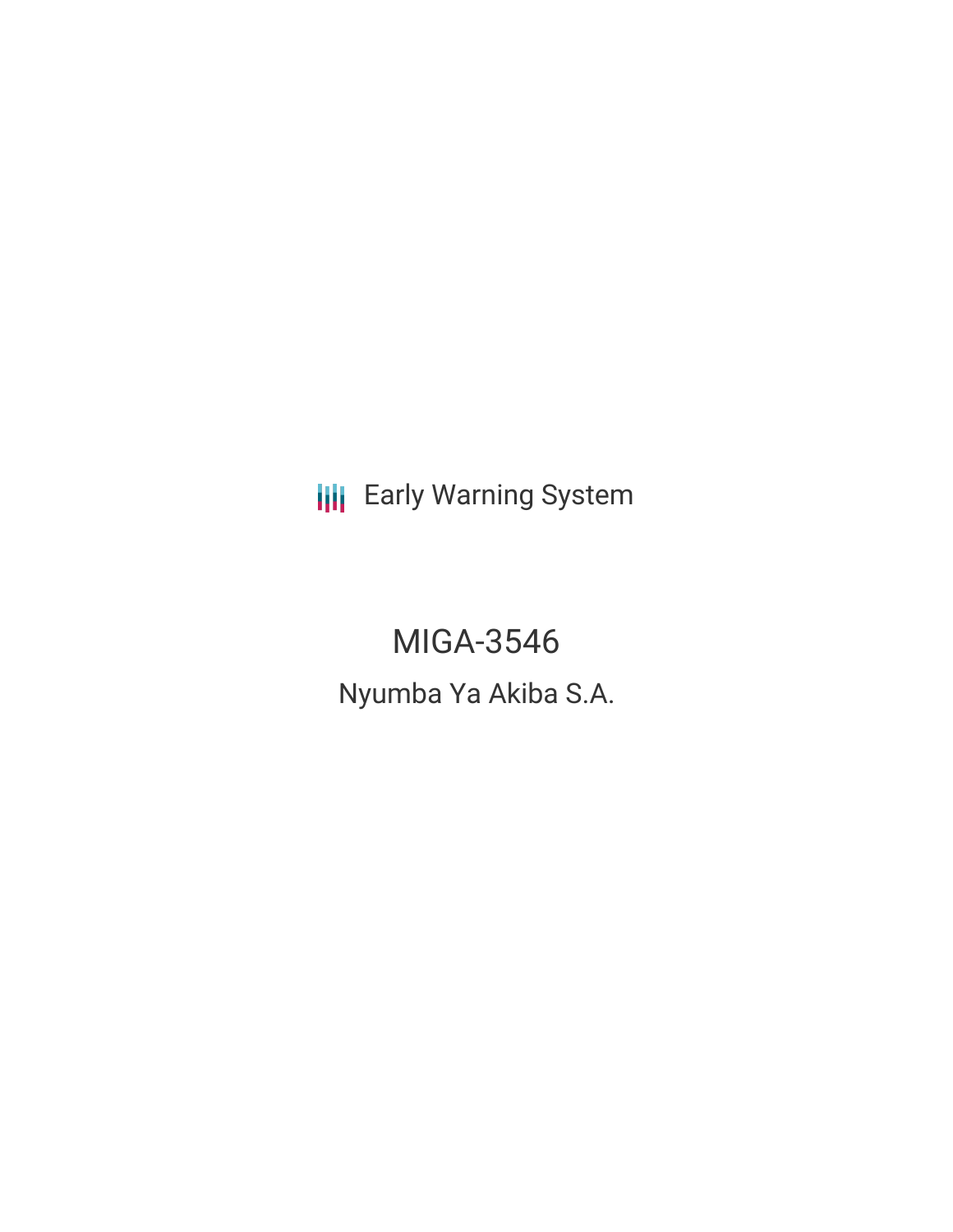# **Quick Facts**

| Countries                      | Congo, Democratic Republic of                   |
|--------------------------------|-------------------------------------------------|
| <b>Financial Institutions</b>  | Multilateral Investment Guarantee Agency (MIGA) |
| Status                         | Proposed                                        |
| <b>Bank Risk Rating</b>        | A                                               |
| <b>Voting Date</b>             | 2017-06-15                                      |
| <b>Borrower</b>                | Lucky Cement Limited, Pakistan                  |
| Sectors                        | Industry and Trade                              |
| <b>Investment Amount (USD)</b> | $$59.40$ million                                |
|                                |                                                 |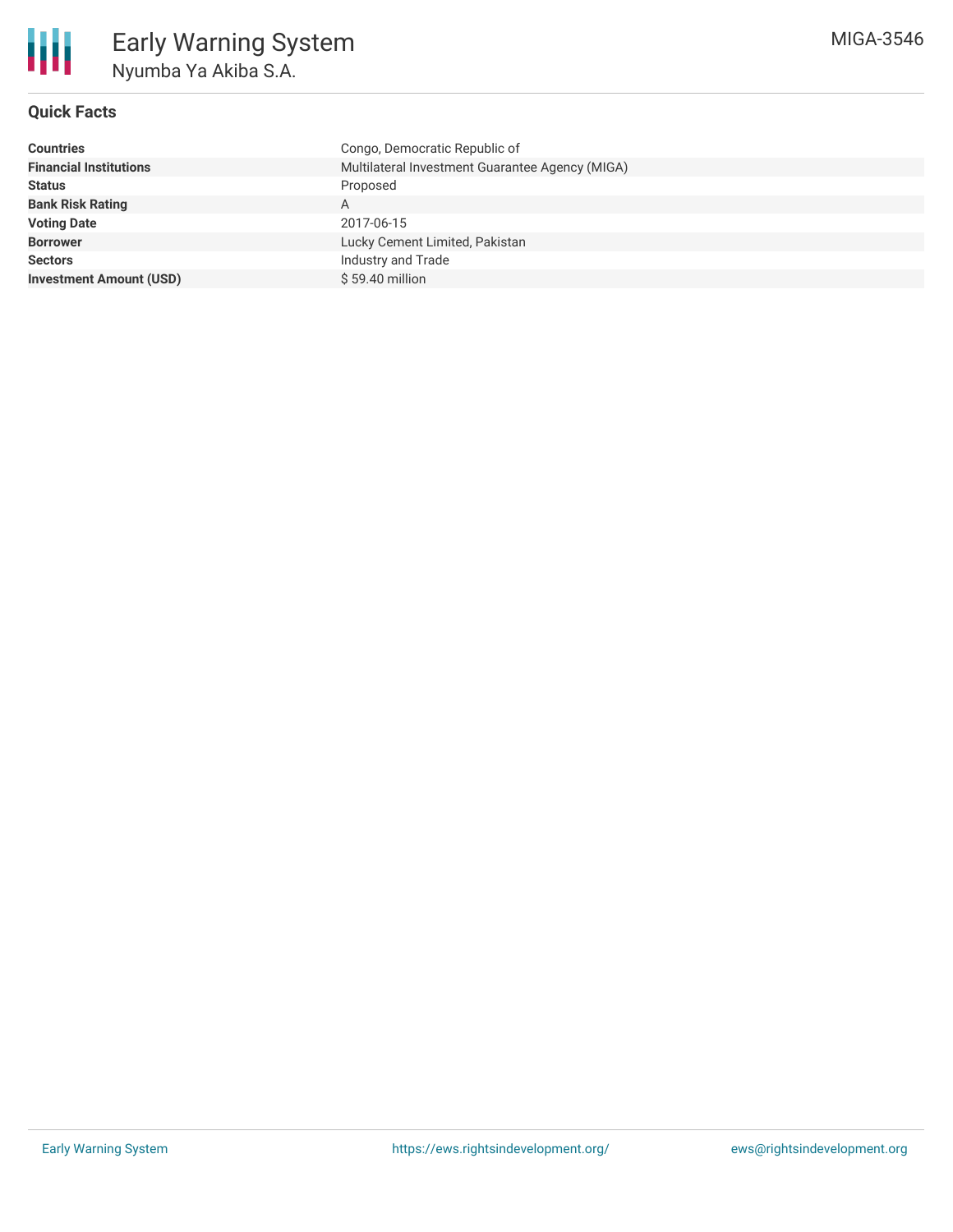

## **Project Description**

Lucky Cement Limited of Pakistan has applied for a MIGA guarantee of up to US\$59.4 million for an equity investment into the Nyumba Ya Akiba S.A. project in the Democratic Republic of Congo. The guarantee, available for up to 10 years, provides coverage against the risks of expropriation and transfer restriction. The project involves the construction and operation of a greenfield cement manufacturing plant with a production capacity of 1.2 million tons per annum (tpa) in the Bas Congo province of the DRC. It will be the largest producer of cement in the country. The project includes the development of an opencast limestone quarry providing raw material, overburden storage facilities, ground cement storage silos, waste management facilities, access and roads, and employee accommodations. The project is expected to increase the supply of domestically produced, competitively priced, cement for the local market and reduce dependence on imports. The reduction in cement prices should support housing and infrastructure in the DRC. The project is expected to create 320 sustainable jobs for its operations, and has employed up to 1,250 during the construction phase. The technical sponsor is also expected to provide training to local project employees. A project of this scale in the DRC offers important demonstration effects for investors considering investment into the DRC at this challenging time. This project is aligned with MIGA's priorities of facilitating investments into fragile and conflict affected situations along with countries eligible for financing from the International Development Association. The project is also a South-South investment.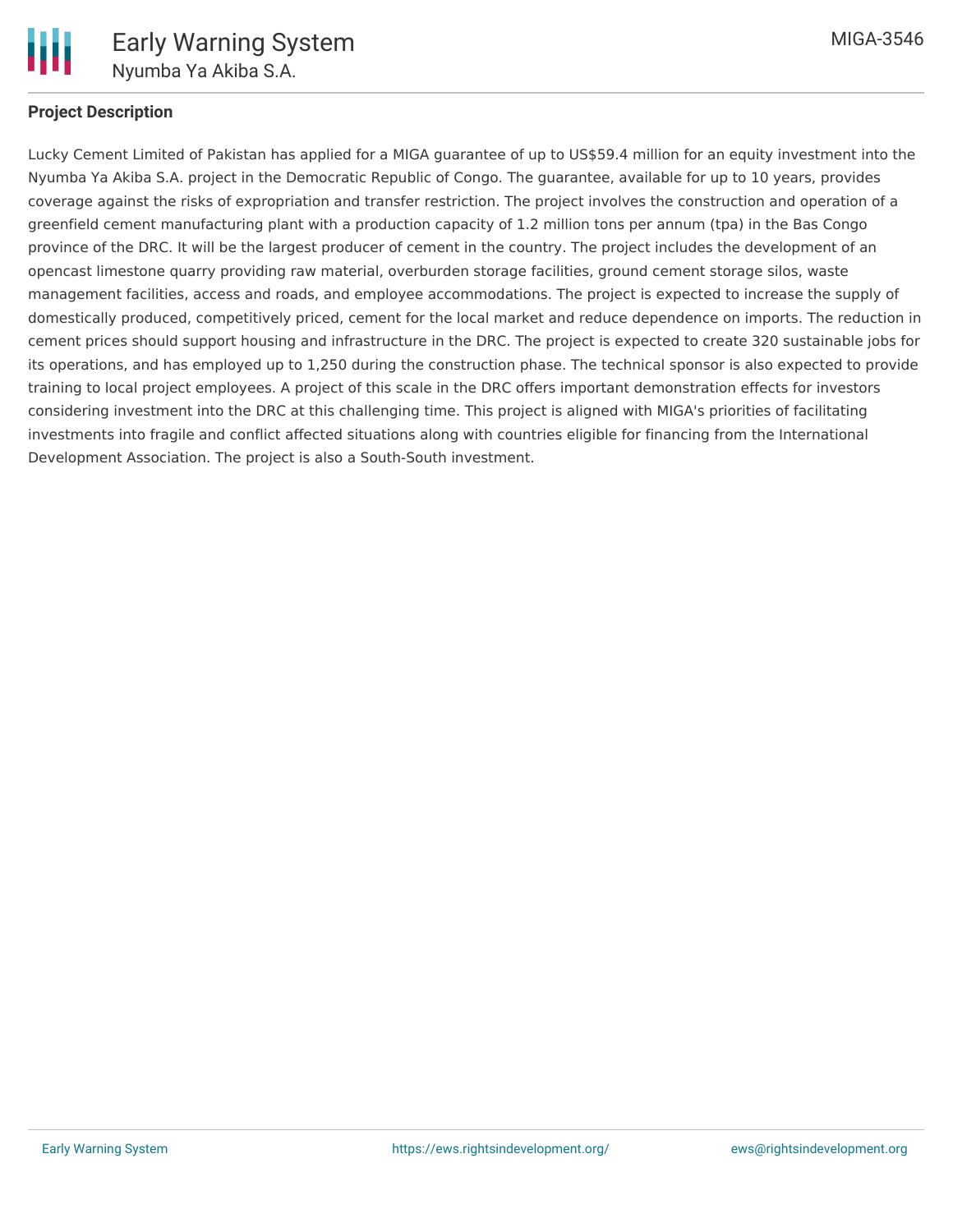

## **Investment Description**

Multilateral Investment Guarantee Agency (MIGA)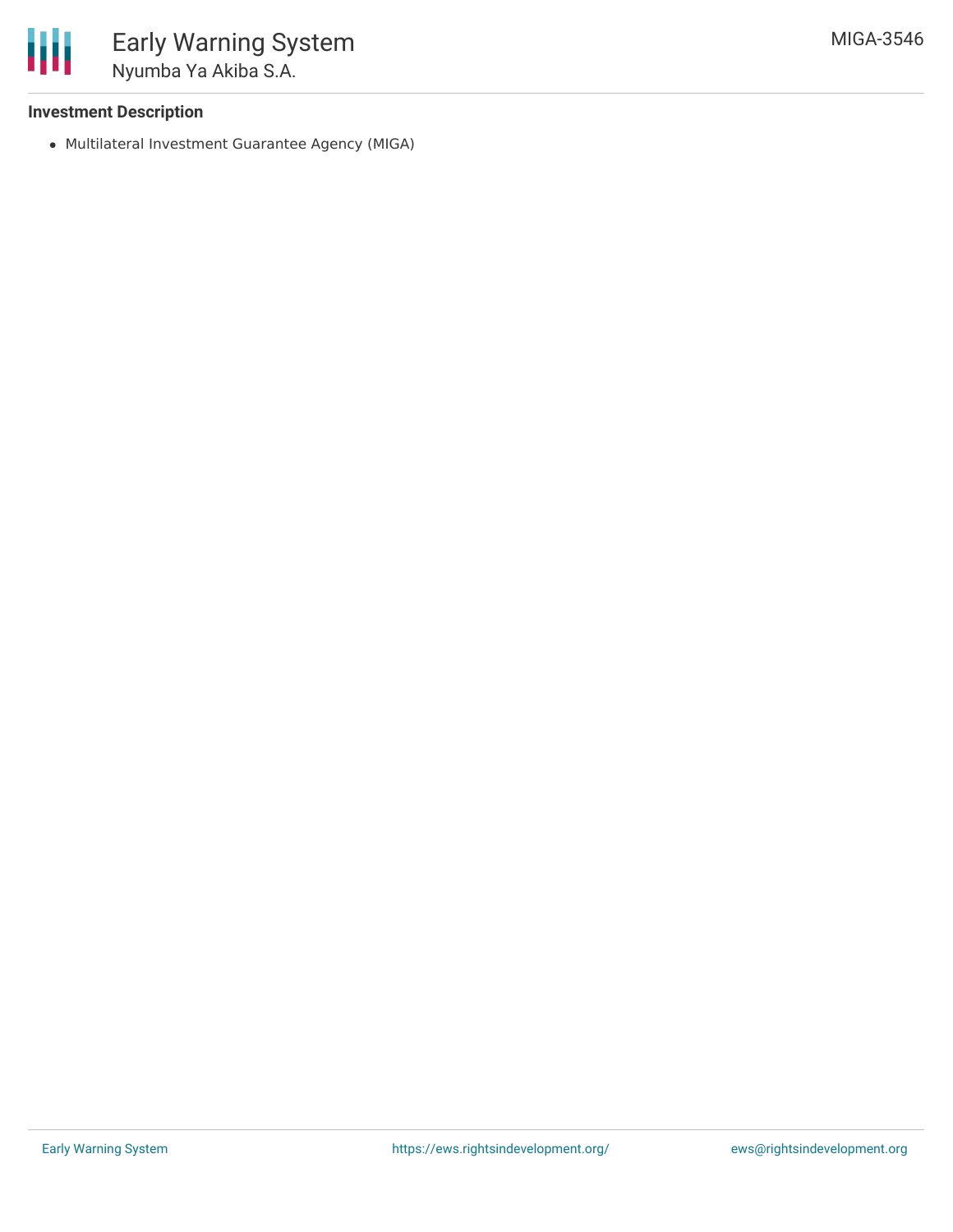

## **Contact Information**

ACCOUNTABILITY MECHANISM OF MIGA

The Compliance Advisor Ombudsman (CAO) is the independent complaint mechanism and fact-finding body for people who believe they are likely to be, or have been, adversely affected by an IFC or MIGA- financed project. If you submit a complaint to the CAO, they may assist you in resolving a dispute with the company and/or investigate to assess whether the IFC is following its own policies and procedures for preventing harm to people or the environment. If you want to submit a complaint electronically, you can email the CAO at CAO@worldbankgroup.org. You can learn more about the CAO and how to file a complaint at http://www.cao-ombudsman.org/